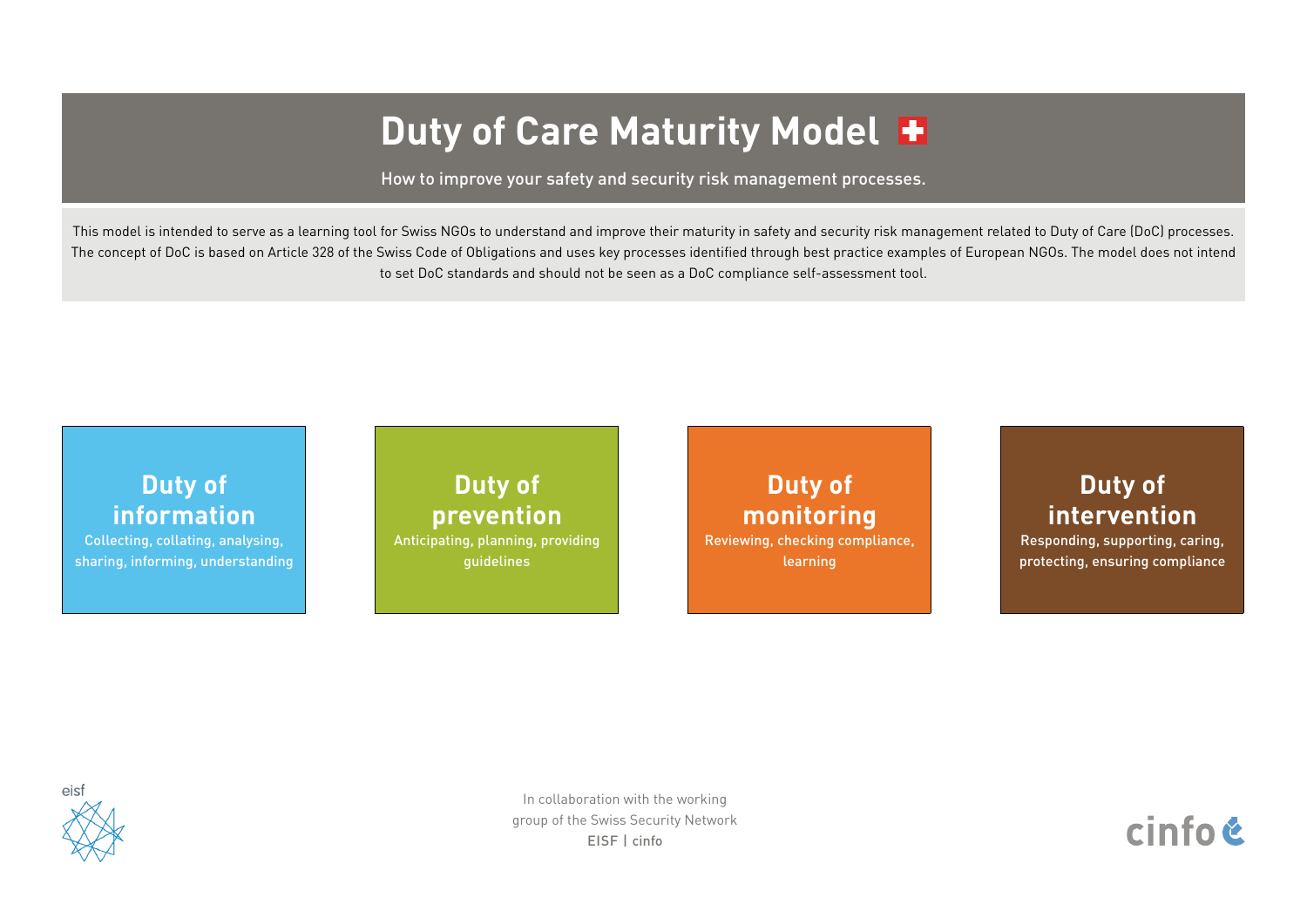# **Duty of information**

Collecting, collating, analysing, sharing, informing, understanding

<span id="page-1-0"></span>

|                         | Collecting, collating, analysing, sharing, informing, understanding                                                                      |                                                                                                                                                                                                                                                                                                                     |                                                                                                                                                                                                                                                                                                                                                                                                                                                                                                                                                                                                                                                                                                                                                                                                                                      |                                                                                                                                                                                                                                                                                                                                                                  |                                                                                                                                                                                                                                                                                                                                                               |  |  |
|-------------------------|------------------------------------------------------------------------------------------------------------------------------------------|---------------------------------------------------------------------------------------------------------------------------------------------------------------------------------------------------------------------------------------------------------------------------------------------------------------------|--------------------------------------------------------------------------------------------------------------------------------------------------------------------------------------------------------------------------------------------------------------------------------------------------------------------------------------------------------------------------------------------------------------------------------------------------------------------------------------------------------------------------------------------------------------------------------------------------------------------------------------------------------------------------------------------------------------------------------------------------------------------------------------------------------------------------------------|------------------------------------------------------------------------------------------------------------------------------------------------------------------------------------------------------------------------------------------------------------------------------------------------------------------------------------------------------------------|---------------------------------------------------------------------------------------------------------------------------------------------------------------------------------------------------------------------------------------------------------------------------------------------------------------------------------------------------------------|--|--|
| Maturity<br>level       | <b>Initial</b>                                                                                                                           | <b>Structured</b>                                                                                                                                                                                                                                                                                                   | <b>Defined</b>                                                                                                                                                                                                                                                                                                                                                                                                                                                                                                                                                                                                                                                                                                                                                                                                                       | <b>Measured</b>                                                                                                                                                                                                                                                                                                                                                  | <b>Optimised</b>                                                                                                                                                                                                                                                                                                                                              |  |  |
| Processes               | Ad hoc and reactive<br>implementation of DoC<br>processes due to a lack of<br>awareness of obligations.                                  | DoC obligations are acknowledged<br>and identified resulting in processes<br>being documented and therefore<br>repeatable. Implementation needs<br>improvement.                                                                                                                                                     | DoC obligations are defined and integrated into<br>related management processes thereby ensuring they are<br>consistently followed.                                                                                                                                                                                                                                                                                                                                                                                                                                                                                                                                                                                                                                                                                                  | DoC compliance is quantitatively managed<br>in accordance with agreed-upon metrics.                                                                                                                                                                                                                                                                              | DoC processes are consciously reviewed<br>for continuous improvement at an<br>organisation-wide level.                                                                                                                                                                                                                                                        |  |  |
| Recruitment             | Security and safety informa-<br>tion is fed into the recruit-<br>ment of new staff members<br>on an ad hoc or reactive<br>basis.         | Safety and security information feeds<br>into recruitment based on the risk<br>levels of locations and roles.<br><b>Risk assessments for the context and</b><br>candidate are carried out.<br>Prospective candidates are provided<br>with safety and security information<br>relevant to the context and candidate. | Safety and security information and risk assessement are docu-<br>mented and systematically fed into the recruitment process<br>based on risk levels for locations and roles. Consent on security is<br>included in the employment contract. Security training needs are<br>assessed and fed into training methods. This includes:<br>- Carrying out a risk assessment before recruitment and again<br>upon selection of a final candidate.<br>- Providing security information to prospective candidates before<br>recruitment.<br>Security and safety input into the recruitment process can include,<br>for example:<br>- Information on personal risk profiles.<br>- Security and safety information in the job description and<br>recruitment advertisement.<br>- Security and safety questions in the interview questionnaire. | Recruitment is monitored in order to assess<br>the level of security and safety information pro-<br>vided during recruitment. Non-compliance with<br>documented requirements is managed in accor-<br>dance with consistently-applied, transparent and<br>documented disciplinary procedures.                                                                     | Improvement is achieved through learnings from:<br>- internal and external incidents<br>other organisational processes (e.g., risk<br>assessments)<br>- staff consultation (recruiters and recruited)<br>- expert review<br>- peer learning/community of practice<br>Feedback from recruited staff is systematically<br>obtained and fed back to recruitment. |  |  |
| Onboarding<br>Induction | Some form of induction<br>received by most staff. This<br>induction is more or less<br>informal                                          | New staff receives essential in-<br>formation and documentation after<br>recruitment and prior to deployment.<br>This includes:<br>- key policy documents related to duty<br>of care<br>- relevant procedures<br>- code of conduct                                                                                  | A systematic and compulsory induction of new staff is part of<br>the onboarding after starting their function/before deployment.<br>As part of the induction staff receive specific briefings to ensure<br>their understanding of:<br>- key policies and/or regulations (e.g. Code of conduct, security,<br>insurance, sexual harassment, mobbing, whistleblowing)<br>- related procedures including local security plans<br>- roles and responsibilities concerning duty of care as required<br>- other key briefings related to the role<br>The nature and content of the briefings are defined in accordance<br>with the work country's risk level.                                                                                                                                                                               | Induction is documented through:<br>- Attendance of staff to their induction briefings.<br>- The provision of key documents.<br>- Roles and responsibilities are communicated<br>and clarified.<br>Non-compliance with documented requirements<br>is managed in accordance with consistently-<br>applied, transparent and documented disciplinary<br>procedures. | Improvement is achieved through learnings<br>from:<br>- internal and external incidents<br>- risk assessment<br>- staff consultation (recruiters and recruited)<br>- expert review<br>peer learning/community of practice<br>Feedback from staffs' induction is systematically<br>obtained and fed back to the induction process.                             |  |  |
| Training                | There are some opportunities<br>for staff to develop their<br>personal capacity based on<br>their interests in relation to<br>their job. | Training options are available to staff<br>pertaining to:<br>- personal safety and security<br>their role as managers (SSRM and<br>crisis management)<br>Key competencies relating to duty of<br>care are identified in organisational<br>documentation.                                                            | Staff are required to complete training as per identified needs,<br>carried out by experts on key competencies in relation to:<br>- personal safety and security<br>- their role as managers (SSRM and crisis management)<br>- organisation-specific safety and security plans and procedures<br>The process ensures that training needs are assessed and satisfied<br>based on:<br>- staff members' personal risk profile<br>- the work country's risk level                                                                                                                                                                                                                                                                                                                                                                        | Personal staff development is documented and<br>failure to obtain identified key competencies<br>within a specified period is recorded, and re-<br>dress measures are taken.                                                                                                                                                                                     | Feedback on training is regulary obtained from:<br>- trainers<br>- trainees<br>- experts<br>- peers/community of practice<br>This information is used to inform policy and<br>future training.<br>Identified key competencies relating to duty of<br>care are regularly re-assessed and adapted to<br>changing risks.                                         |  |  |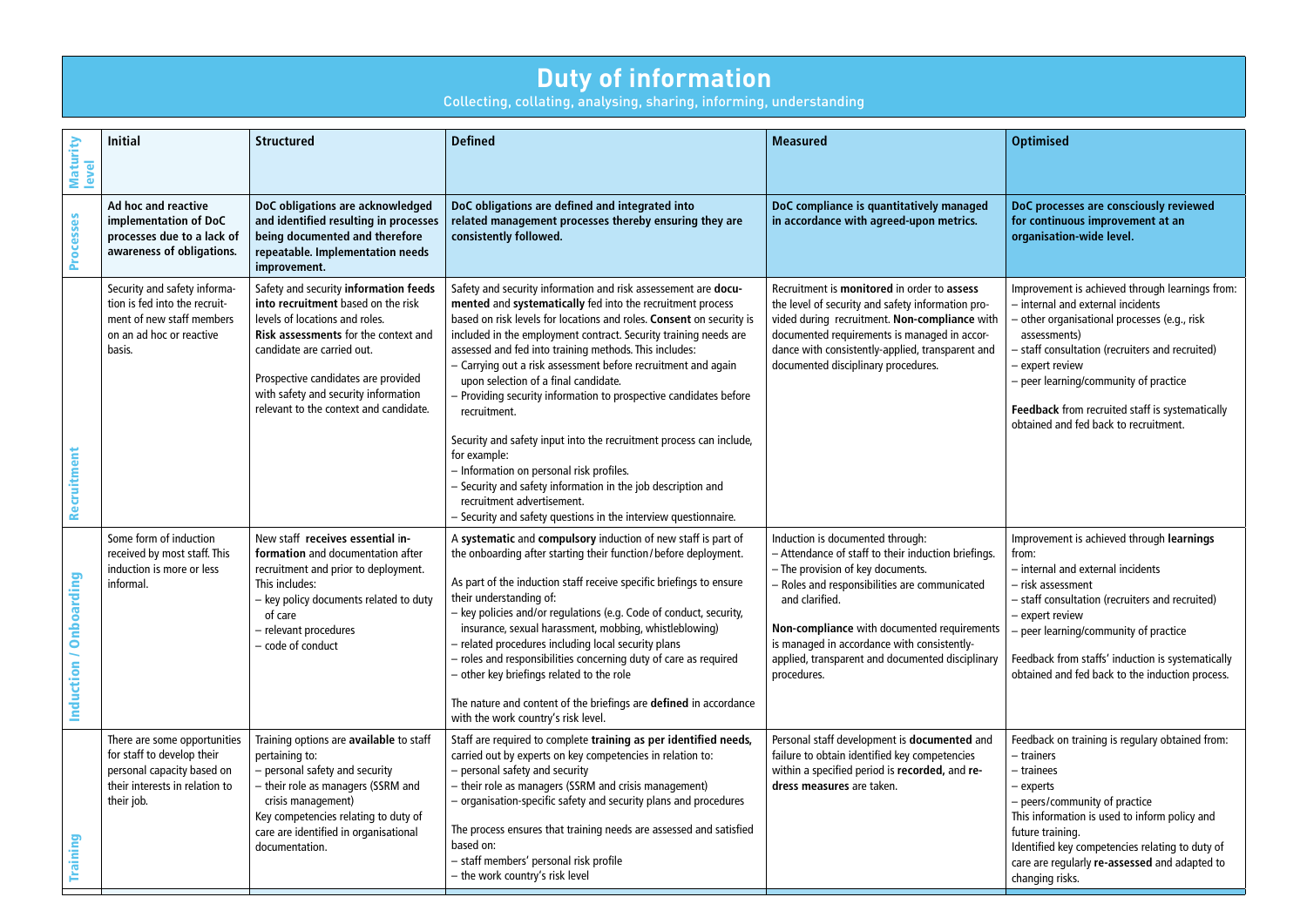#### **Duty of information**

Collecting, collating, analysing, sharing, informing, understanding

| Maturity<br>$\overline{\bullet}$<br>₾                                                                   | <b>Initial</b>                                                                                                                                                       | <b>Structured</b>                                                                                                                                                                                                                  | <b>Defined</b>                                                                                                                                                                                                                                                                                                                                                                                                                                                                                                                                                                                         | <b>Measured</b>                                                                                                                                                                                                                                                                                                                                                | <b>Optimised</b>                                                                                                                                                                                                                                                                                                                |
|---------------------------------------------------------------------------------------------------------|----------------------------------------------------------------------------------------------------------------------------------------------------------------------|------------------------------------------------------------------------------------------------------------------------------------------------------------------------------------------------------------------------------------|--------------------------------------------------------------------------------------------------------------------------------------------------------------------------------------------------------------------------------------------------------------------------------------------------------------------------------------------------------------------------------------------------------------------------------------------------------------------------------------------------------------------------------------------------------------------------------------------------------|----------------------------------------------------------------------------------------------------------------------------------------------------------------------------------------------------------------------------------------------------------------------------------------------------------------------------------------------------------------|---------------------------------------------------------------------------------------------------------------------------------------------------------------------------------------------------------------------------------------------------------------------------------------------------------------------------------|
| assessment<br>Risk                                                                                      | Safety and security risk as-<br>sessments are carried out in<br>a reactive or ad hoc manner<br>without a standardised tem-<br>plate and used only at local<br>level. | There are policies and plans in place,<br>which regulate safety and security<br>risk assessements and associated<br>responsibilities are clarified in job<br>descriptions.<br>There is a defined template for risk<br>assessments. | Safety and security risk assessment is regularly updated accord-<br>ing to a context-specific frequency. The risk assessment includes<br>the following outputs:<br>- understanding of threats and hazards (including physical and<br>psychological ones)<br>- the vulnerability of staff/assets to these threats and hazards<br>- risk level categorisation of locations and activities<br>Findings from risk assessments are systematically integrated into<br>other management processes beyond security management,<br>e.g. project cycle management, country strategy development,<br>acquisition. | Safety and security risk assessment otputs are<br>documented.<br>A system is in place to monitor that risk assess-<br>ments are done/updated as prescribed.<br>Non-compliance with documented requirements<br>is managed in accordance with consistently-ap-<br>plied, transparent and documented disciplinary<br>procedures.                                  | The safety and security risk assessment is regu-<br>larly reviewed and improved by the manage-<br>ment board with regards to:<br>- how it compares with peers<br>- its adequacy for the organisation (activities,<br>means)<br>Feedback from risk assessment is systematically<br>obtained and used for impovement of induction |
| briefings<br>-departure<br>$\overline{\mathbf{c}}$<br>高<br>$\overline{\mathbf{c}}$<br><b>Pre</b><br>for | Briefings are received upon<br>request.                                                                                                                              | Pre-departure briefings are document-<br>ed in policies and security plans, and<br>reflect the risk level of the location or<br>role.<br>A standard briefing template is<br>provided.                                              | All travelling staff receive pre-departure briefings by the<br>designated person in accordance with the risk level of the location<br>and role.<br>This information includes:<br>- safety and security risks (including personal risks due to profile)<br>- safety and security risk treatment measures<br>- staff safety and security roles and responsibilities (procedures to<br>follow)<br>- staff right to withdraw (informed consent)                                                                                                                                                            | The provision of the briefing to travelling staff is<br>registered, e.g. by staff acknowledging under-<br>standing of the content of the briefing in writing.<br>Failure to obtain briefings in accordance with<br>agreed-upon procedures is responded to in accor-<br>dance with consistently-applied, documented<br>and transparent disciplinary procedures. | Information in briefings is regularly updated<br>using information received from:<br>- peer learning/community of practice<br>- risk assessments<br>- post-deployment de-briefings<br>- expert reviews<br>Feedback from pre-departure briefings is<br>systematically obtained and fed back to the<br>induction process.         |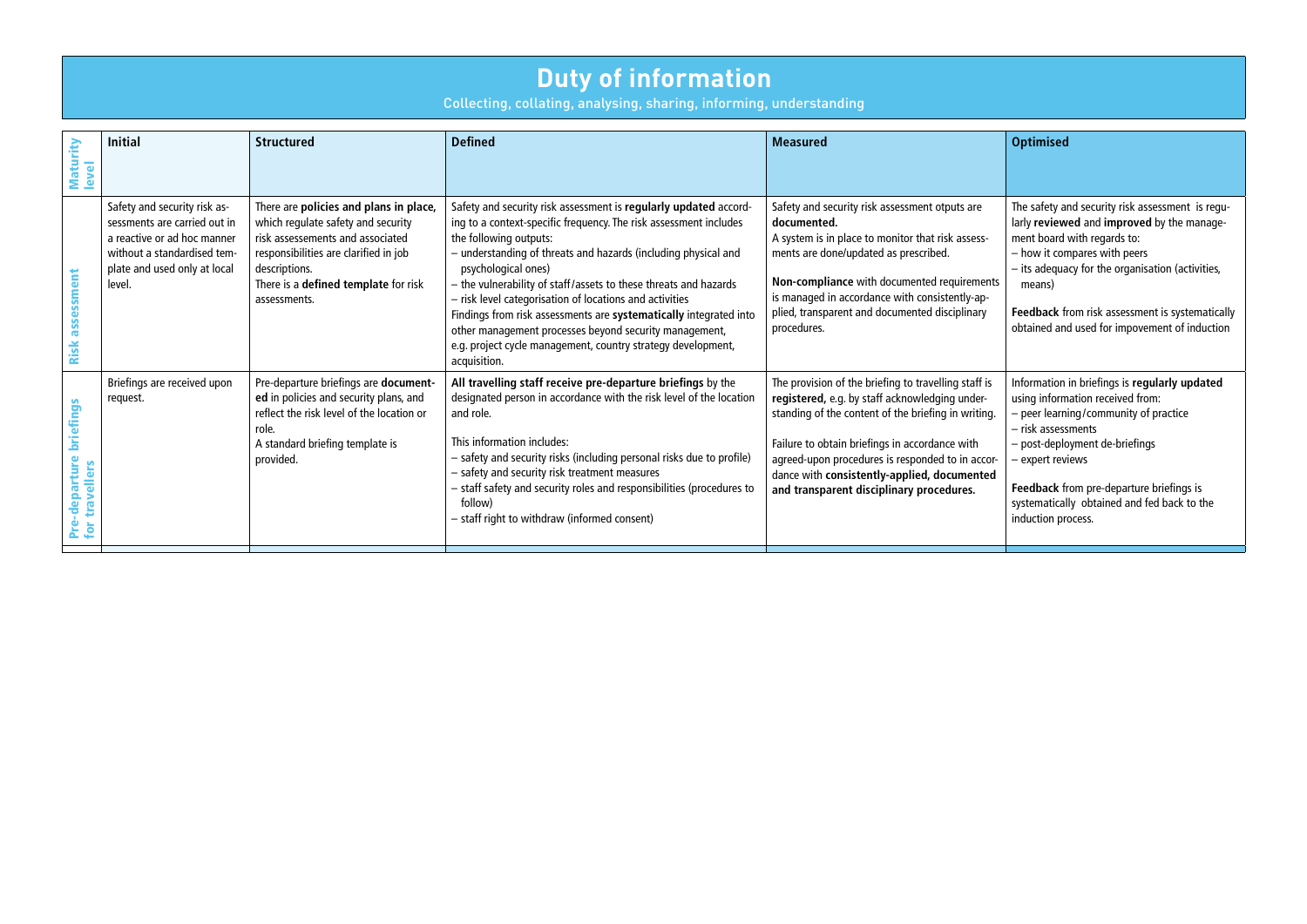#### **Duty of prevention**

Anticipating, planning, providing guidelines

<span id="page-3-0"></span>

| Maturity<br>level                        | <b>Initial</b>                                                                                                                                 | <b>Structured</b>                                                                                                                                                                                                                                                    | <b>Defined</b>                                                                                                                                                                                                                                                                                            | <b>Measured</b>                                                                                                                                                                                                                                                                                                                                             | <b>Optimised</b>                                                                                                                                                                                                                                                                                                        |
|------------------------------------------|------------------------------------------------------------------------------------------------------------------------------------------------|----------------------------------------------------------------------------------------------------------------------------------------------------------------------------------------------------------------------------------------------------------------------|-----------------------------------------------------------------------------------------------------------------------------------------------------------------------------------------------------------------------------------------------------------------------------------------------------------|-------------------------------------------------------------------------------------------------------------------------------------------------------------------------------------------------------------------------------------------------------------------------------------------------------------------------------------------------------------|-------------------------------------------------------------------------------------------------------------------------------------------------------------------------------------------------------------------------------------------------------------------------------------------------------------------------|
| Processes                                | Ad hoc and reactive<br>implementation of DoC<br>processes due to a lack of<br>awareness of obligations.                                        | DoC obligations are acknowledged<br>and identified resulting in processes<br>being documented and therefore<br>repeatable. Implementation needs<br>improvement.                                                                                                      | DoC obligations are defined and integrated into<br>related management processes thereby ensuring they are<br>consistently followed.                                                                                                                                                                       | DoC compliance is quantitatively managed<br>in accordance with agreed-upon metrics.                                                                                                                                                                                                                                                                         | DoC processes are consciously reviewed<br>for continuous improvement at an<br>organisation-wide level.                                                                                                                                                                                                                  |
| <b>Risk treatment</b>                    | Safety and security risk<br>treatment is carried out in<br>response to incidents rather<br>than on the basis of proactive<br>risk assessments. | Safety and security risk treatment<br>measures are identified and docu-<br>mented in policy and plans.                                                                                                                                                               | Organisational risk threshold is identified.<br>Safety and security risk treatment measures are systematically<br>implemented based on the security risk assessment, including:<br>- prevention<br>- mitigation<br>- equipment<br>- training, etc.                                                        | Implementation of safety and security risk treat-<br>ment measures is documented and monitored<br>against an agreed organisational risk threshold<br>(as documented in policy).<br>Non-compliance is responded to via consistent-<br>ly-applied, documented and transparent disci-<br>plinary procedures.                                                   | The effectiveness of safety and security risk<br>treatment measures is regularly reviewed and<br>improved. Through learnings from:<br>- internal and external incidents<br>- other organisational processes (e.g., risk<br>assessments)<br>- staff feedback<br>- expert review<br>- peer learning/community of practice |
| Pre-departure measures<br>for travellers | There is no consistency in<br>whether travellers receive<br>medical (physical and men-<br>tal) support before travel<br>or not.                | Pre-departure measures are identified<br>and documented based on risk assess-<br>ment for destination and role.<br>All staff are informed.                                                                                                                           | Prior to departure travelling staff confirm to the designated person<br>they implemented pre-depature measures.<br>These measures include:<br>- health checks (mental and physical)<br>- vaccinations<br>- medication<br>- personal safety and security competence<br>- country risk-specific information | Completion of pre-departure measures is docu-<br>mented and registered.<br>Failure to complete all pre-departure measures<br>is addressed in accordance with consistently-<br>applied, documented and transparent disciplinary<br>procedures.                                                                                                               | Improvement is achieved through learnings from<br>reviews, which include:<br>- post-deployment de-briefings<br>- other organisational processes (e.g., risk<br>assessments)<br>peer learning<br>- expert review                                                                                                         |
| against risks<br>Insuring                | The organisation does not<br>have comprehensive insur-<br>ance coverage in place.                                                              | Required personal insurance coverage<br>is identified and <b>documented</b> based on<br>risk assessment of locations and roles.<br>Required organisational insurance<br>coverage is identified and documented<br>based on risk assessment of locations<br>and roles. | Systematic procedures are in place to ensure that all staff are<br>insured against:<br>- health risks (as required)<br>- liability risks (as required)<br>The management takes systematic decisions on organisational<br>insurance coverage based on identified risks.                                    | Insurance coverage is monitored by experts.<br>Provision of insurance information to staff is<br>registered.<br>Failure to obtain insurance coverage as pre-<br>scribed in policy and plans is responded to in<br>accordance with consistently-applied, document-<br>ed and transparent disciplinary procedures.<br>(under- and overcoverage to be checked) | Insurance policies and providers are assessed.<br>Improvement is achieved through learnings<br>from:<br>- internal and external incidents<br>- risk assessements<br>- staff consultation<br>- expert reviews<br>- peer learning/community of practice                                                                   |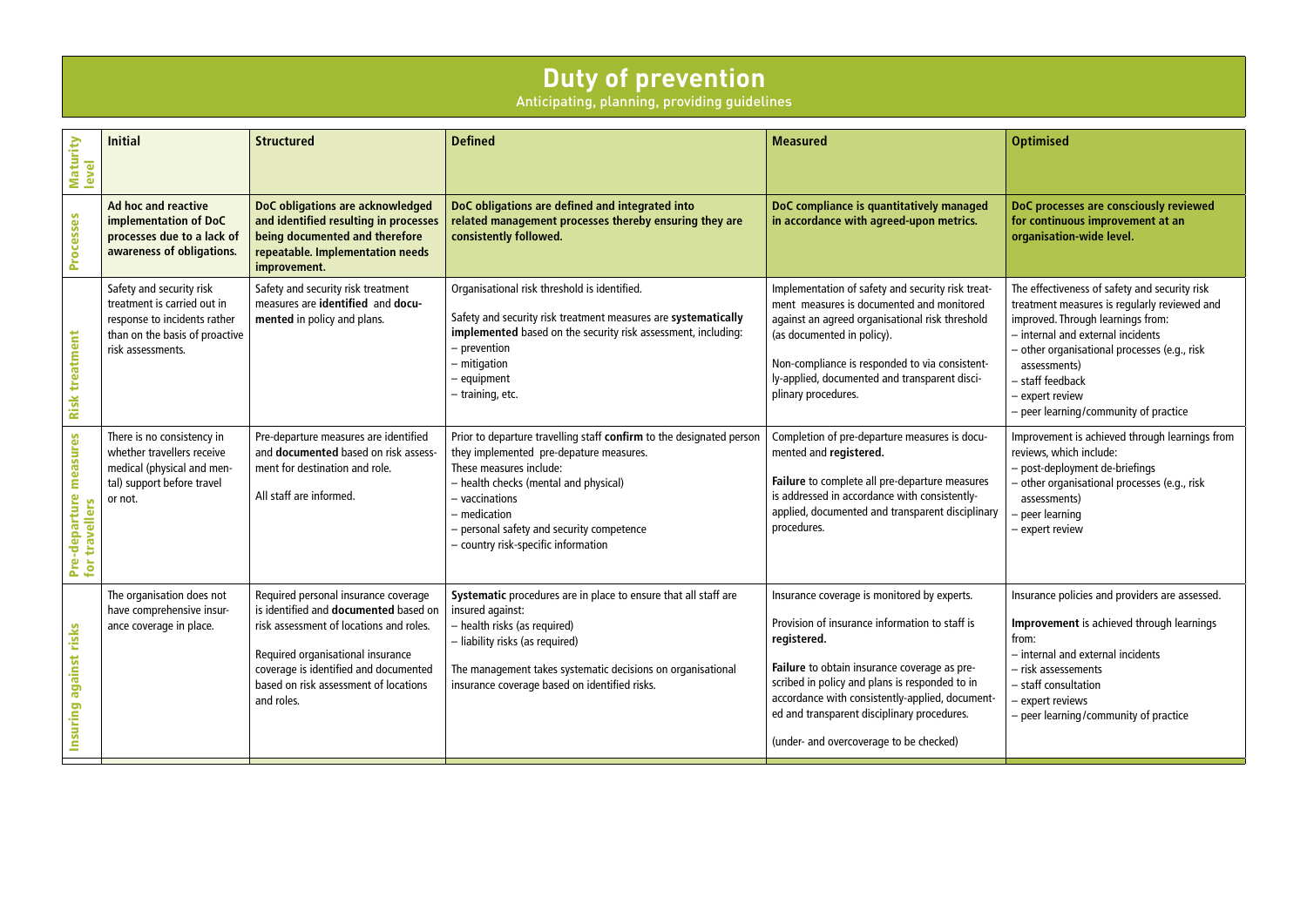### **Duty of monitoring**

Reviewing, checking compliance, learning

<span id="page-4-0"></span>

| Maturity<br>level                                      | <b>Initial</b>                                                                                                                                             | <b>Structured</b>                                                                                                                                               | <b>Defined</b>                                                                                                                                                                                                                                                                                                                                                                                                                                                                                                                                                                                                       | <b>Measured</b>                                                                                                                                                                                                                                                                                                                                                    | <b>Optimised</b>                                                                                                                                                                                                                                                                                                                                                                                                                                                       |
|--------------------------------------------------------|------------------------------------------------------------------------------------------------------------------------------------------------------------|-----------------------------------------------------------------------------------------------------------------------------------------------------------------|----------------------------------------------------------------------------------------------------------------------------------------------------------------------------------------------------------------------------------------------------------------------------------------------------------------------------------------------------------------------------------------------------------------------------------------------------------------------------------------------------------------------------------------------------------------------------------------------------------------------|--------------------------------------------------------------------------------------------------------------------------------------------------------------------------------------------------------------------------------------------------------------------------------------------------------------------------------------------------------------------|------------------------------------------------------------------------------------------------------------------------------------------------------------------------------------------------------------------------------------------------------------------------------------------------------------------------------------------------------------------------------------------------------------------------------------------------------------------------|
| Processes                                              | <b>Ad hoc and reactive</b><br>implementation of DoC<br>processes due to a lack of<br>awareness of obligations.                                             | DoC obligations are acknowledged<br>and identified resulting in processes<br>being documented and therefore<br>repeatable. Implementation needs<br>improvement. | DoC obligations are defined and integrated into<br>related management processes thereby ensuring they are<br>consistently followed.                                                                                                                                                                                                                                                                                                                                                                                                                                                                                  | DoC compliance is quantitatively managed<br>in accordance with agreed-upon metrics.                                                                                                                                                                                                                                                                                | DoC processes are consciously reviewed<br>for continuous improvement at an<br>organisation-wide level.                                                                                                                                                                                                                                                                                                                                                                 |
| Auditing                                               | The auditing of safety and<br>security risk management in<br>the organisation is ad hoc,<br>reactive and not according to<br>organisation-wide indicators. | Safety and security risk management<br>auditing is documented.                                                                                                  | The safety and security risk management system is regularly,<br>systematically and consistently audited with regards to:<br>- risk assessment<br>- risk treatment<br>$-$ risk monitoring                                                                                                                                                                                                                                                                                                                                                                                                                             | Auditing is documented and carried out accord-<br>ing to agreed-upon metrics.<br>Key staff oversee the completion of the audit's<br>final improvement action plan.<br>Failure to do so is addressed in accordance with<br>consistently-applied, documented and transpar-<br>ent disciplinary procedures.                                                           | Staff is informed about the outcome of audits.<br>Improvement is achieved through feedback<br>and learnings from audit outcomes, which<br>include:<br>- comparision of audit results with peers and<br>staff<br>- internal and external incidents<br>- risk assessments                                                                                                                                                                                                |
| Safety and security incident<br>information management | Safety and security incident<br>data is captured in an incon-<br>sistent manner.                                                                           | Safety and security incident data are<br>documented in a standardised way.                                                                                      | Safety and security incident data is systematically:<br>- gathered<br>– processed<br>- analyzed<br>to support the incident response management process, risk<br>assessment and risk treatment including crisis management.<br>Outputs are systematically fed back into local, national, regional<br>/international level organisational learning and decision-making,<br>e.g.:<br>- programming and reporting<br>safety and security procedures<br>- advocacy/media response<br>$-$ HR<br>– finance<br>Designated staff are systematically trained in gathering, process-<br>ing and analyzing incident information. | Safety and security incident information manage-<br>ment is monitored and documented.<br>Failure to do so is addressed in accordance with<br>consistently-applied, documented and transpar-<br>ent disciplinary procedures.<br>Underreporting of incidents is addressed through<br>traget-oriented measures, which include:<br>- awareness-raising<br>$-$ training | Improvement is achieved through feedback<br>and learnings about information management<br>based on:<br>- quality and quantity of internal and external<br>incident reporting<br>- peer learning/community of practice<br>- staff consultation and feedback on trainings in<br>information management<br>– expert reviews<br>Learnings from incident reporting databases are<br>regularly shared across departments and within<br>management, where deemed appropriate. |
| <b>Documentation</b>                                   | There is no consistent docu-<br>mentation of safety and secu-<br>rity risk -related information.                                                           | Safety and security risk management<br>related information is documented.                                                                                       | Decisions and actions taken in relation to safety and security risk<br>management are systematically documented at organizational<br>level. These include:<br>– policies<br>– plans<br>- procedures<br>- staff signature documenting informed consent processes and<br>understanding staff conduct requirements outlined by policy.<br>Documents related to safety and security risk management are<br>systematically archived.                                                                                                                                                                                      | Documentation processes is monitored.<br>Non-compliance with documented requirements<br>is managed in accordance with consistently-<br>applied, transparent and documented disciplinary<br>procedures.                                                                                                                                                             | Documentation is regularly reviewed and<br>amended.<br>Improvement is achieved through learnings<br>from:<br>- quality and quantity of internal and external<br>documentation<br>- peer learning/community of practice<br>- staff consultation and feedback on documen-<br>tation<br>– expert reviews                                                                                                                                                                  |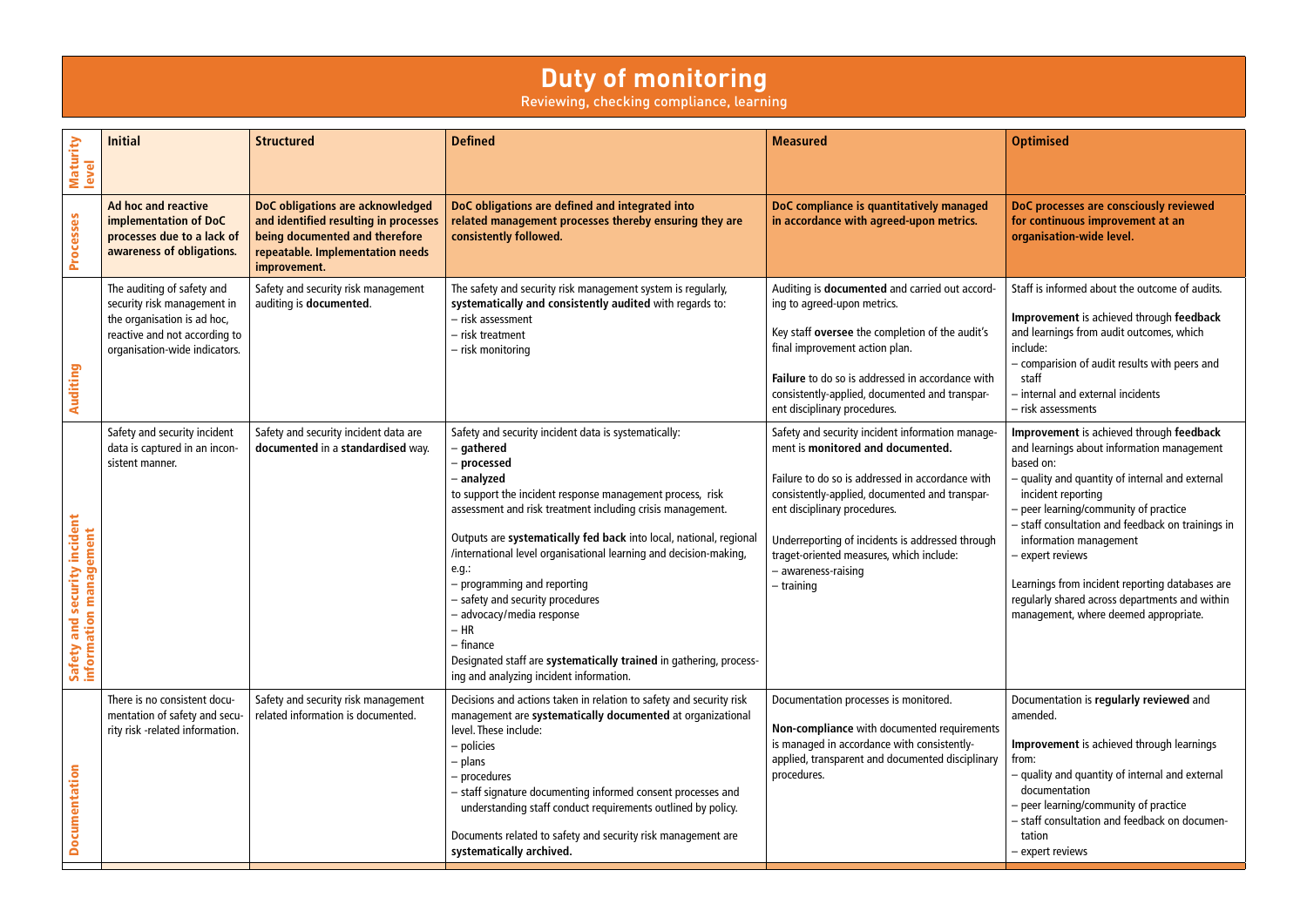#### **Duty of intervention**

Responding, supporting, caring, protecting, ensuring compliance

**DoC processes are consciously reviewed for continuous improvement d** level.

through learning from crisis management experiences:

ocesses (e.g., risk treatment)

nse providers

gularly test the crisis response management structure,

ty of practice

efings

agement responses is systematically fed back to the

**In** through learning from post-deployment experiences:

ocesses loyment is systematically fed back to the post-

s as well as response to complaints are **systematically hrough a regular audit by experts.** ather feedback on the complaints mechanism and ngly.

cidents

ocesses (e.g., risk assessments)

ity of practice.

<span id="page-5-0"></span>

| Maturity<br>level                                      | <b>Initial</b>                                                                                                                                                                                                             | <b>Structured</b>                                                                                                                                                     | <b>Defined</b>                                                                                                                                                                                                                                                                                                                                                                                                                                                                                                                                                                                                                                                            | <b>Measured</b>                                                                                                                                                                                                                                                                                                                                                                               | <b>Optimised</b>                                                                                                                                                                                                                                                                                                                                                                         |
|--------------------------------------------------------|----------------------------------------------------------------------------------------------------------------------------------------------------------------------------------------------------------------------------|-----------------------------------------------------------------------------------------------------------------------------------------------------------------------|---------------------------------------------------------------------------------------------------------------------------------------------------------------------------------------------------------------------------------------------------------------------------------------------------------------------------------------------------------------------------------------------------------------------------------------------------------------------------------------------------------------------------------------------------------------------------------------------------------------------------------------------------------------------------|-----------------------------------------------------------------------------------------------------------------------------------------------------------------------------------------------------------------------------------------------------------------------------------------------------------------------------------------------------------------------------------------------|------------------------------------------------------------------------------------------------------------------------------------------------------------------------------------------------------------------------------------------------------------------------------------------------------------------------------------------------------------------------------------------|
| Processes                                              | Ad hoc and reactive<br>implementation of<br>DoC processes due to<br>a lack of awareness<br>of obligations.                                                                                                                 | DoC obligations are ac-<br>knowledged and identified<br>resulting in processes being<br>documented and therefore<br>repeatable. Implementation<br>needs improvement.  | DoC obligations are defined and integrated into<br>related management processes thereby ensuring they<br>are consistently followed.                                                                                                                                                                                                                                                                                                                                                                                                                                                                                                                                       | DoC compliance is quantitative-<br>ly managed in accordance with<br>agreed-upon metrics.                                                                                                                                                                                                                                                                                                      | DoC processes are consci<br>at an organisation-wide I                                                                                                                                                                                                                                                                                                                                    |
| Crisis management                                      | Management response<br>to crises is ad hoc and<br>reactive.                                                                                                                                                                | Crisis response manuals/<br>tools are elaborated in a)<br>guidelines b) policies and c)<br>approved plan that delineate<br>a crisis management<br>response structure. | Response procedures responding and managing crises<br>(internal and external) are documented and in accordance<br>with prescribed risk levels.<br>This process is supported by:<br>- regular crisis management training<br>- pre-identified and vetted crisis assistance providers<br>- investigation procedures<br>- identification of qualified crisis management staff<br>- consideration of staff needs, e.g. staff with disabilities                                                                                                                                                                                                                                 | Monitoring of the crisis management<br>process implementation and preparation<br>through:<br>- registering crisis management training<br>attendance<br>- documentation and review of crisis<br>management decision-making<br>Non-compliance with documented<br>requirements is managed in accordance<br>with consistently-applied, transparent<br>and documented disciplinary procedures.     | Improvement is achieved thr<br>- staff consultation<br>- a lessons learned exercise<br>- peer learning<br>$-$ other organisational proce<br>- a review of crisis response<br>A process is in place to regu<br>through:<br>- peer learning/community<br>- risk assessments<br>- post-deployment de-briefi<br>- expert reviews<br>Feedback from crisis manag<br>crisis management process. |
| oyment/travel<br><u>ჭ</u><br>Post-deplo<br>de-briefino | Post-deployment/travel<br>de-briefings are ad hoc<br>and at the discretion of<br>line managers.                                                                                                                            | Post-deployment/travel<br>de-briefings are regular.<br>Timing is adequate, response<br>structures defined and<br>availabe.                                            | Post-deployment/travel de-briefings are systematically<br>integrated into related management processes and<br>undertaken in accordance with prescribed risk levels<br>through:<br>$-$ trip reports<br>- face-to-face de-briefings with management and experts<br>- provision of psycho-social support services<br>And may be applicable for in-country and/or international<br>travel in accordance with prescribed risk levels.                                                                                                                                                                                                                                          | Monitor post-deployment/travel<br>de-briefings:<br>- Registering attendance at face-to-face<br>de-briefings.<br>Non-compliance with documented<br>requirements is managed in accordance<br>with consistently-applied, transparent<br>and documented disciplinary procedures.                                                                                                                  | Improvement is achieved t<br>- staff consultation<br>- a lessons learned exercise<br>$-$ peer learning<br>$-$ other organisational proce<br>Feedback from post-deploy<br>deployment process.                                                                                                                                                                                             |
| mechanisms<br>Complaints                               | The receipt of com-<br>plaints is ad hoc and<br>linked to aware-<br>ness-raising activ-<br>ities. Responses to<br>complaints is reactive<br>and unstructured and<br>dependent on man-<br>agement interest and<br>capacity. | <b>Mechanism</b> for receiving<br>and addressing complaints is<br>communicated and docu-<br>mented.                                                                   | Procedures for compaints and respond from internal and exter-<br>nal individuals are communicated, systematic and trans-<br>parent. It requires communication about and assurance that:<br>- Anonymous reporting is guaranted and accessible<br>through a variety of reporting mechanisms, e.g. online<br>platform, email, letterbox.<br>- Reponse is available in operational languages.<br>This process is integrated into related management process-<br>es, including awareness raising activities within and outside of<br>the organisation (e.g. training, induction, etc.).<br>There is a process in place to protect the identity and<br>well-being of reporters. | Monitoring complaints / response<br>mechanism in accordance with<br>agreed-upon metrics. Have anonymised<br>report list of complaints. Documenting<br>of the security audit process or relevant<br>staff performance reviews.<br>Non-compliance with documented<br>requirements is managed in accordance<br>with consistently-applied, transparent<br>and documented disciplinary procedures. | The complaint procedures a<br>reviewed, for example, thro<br>A process is in place to gath<br>amend processes according<br>- internal and external incid<br>$-$ other organisational proce<br>- staff consultation<br>- peer learning/community<br>Feedback from reviews are<br>and code of conduct.                                                                                     |

**Feedback** from reviews are systematically fed back **operational management**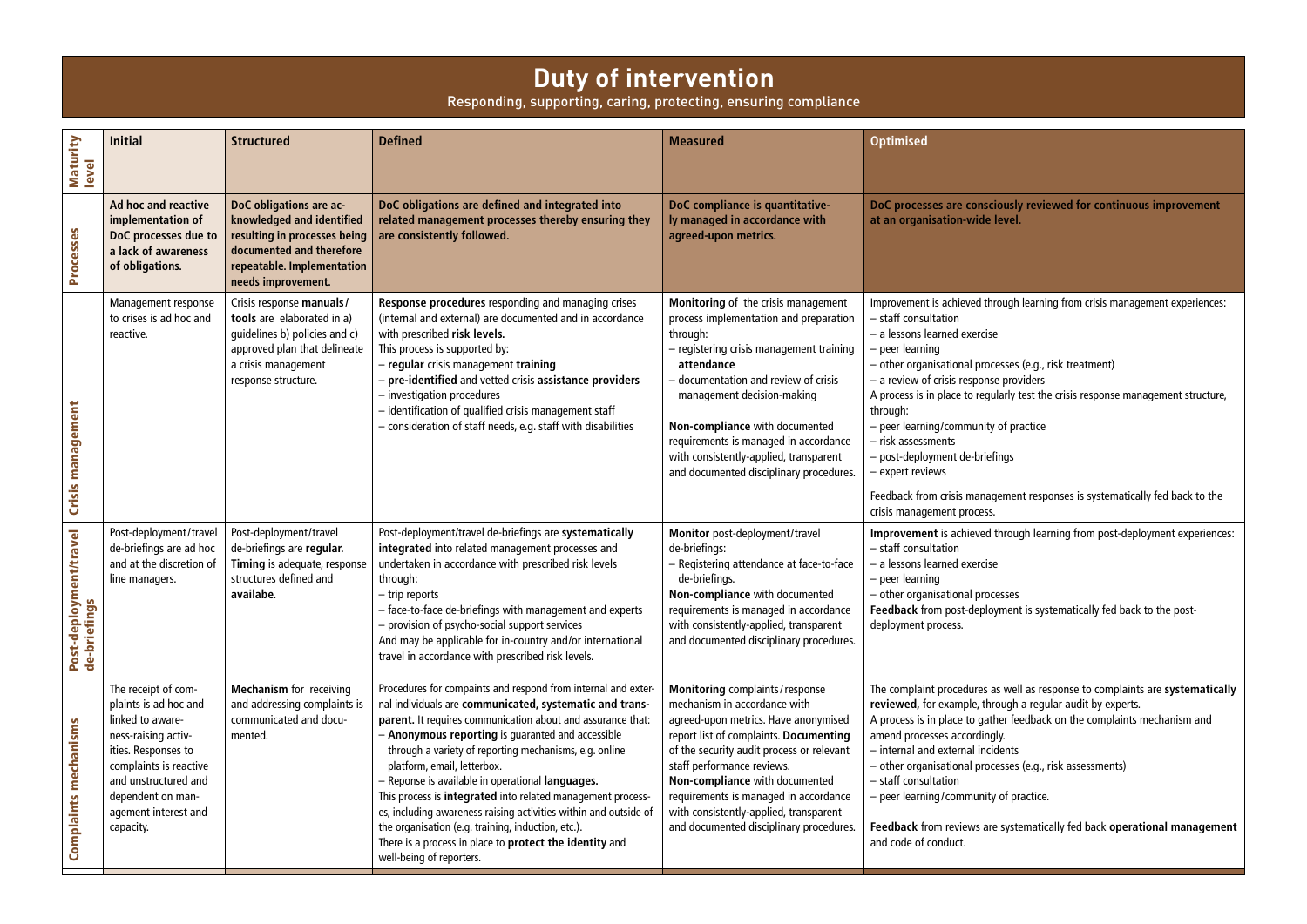## **Duty of intervention**

Responding, supporting, caring, protecting, ensuring compliance

| Maturity<br>level                           | <b>Initial</b>                                                                                                                                                                                                                                                                  | <b>Structured</b>                                                                                                                                                                                                                                                                                                                                       | <b>Defined</b>                                                                                                                                                                                                                                                                                                                                                                                                                                                                                                                                                                                                                                                                                                                                                                                                                                              | <b>Measured</b>                                                                                                                                                                                                                                                                                                                                                                                                     | <b>Optimised</b>                                                                                                                                                                                                                                                                            |
|---------------------------------------------|---------------------------------------------------------------------------------------------------------------------------------------------------------------------------------------------------------------------------------------------------------------------------------|---------------------------------------------------------------------------------------------------------------------------------------------------------------------------------------------------------------------------------------------------------------------------------------------------------------------------------------------------------|-------------------------------------------------------------------------------------------------------------------------------------------------------------------------------------------------------------------------------------------------------------------------------------------------------------------------------------------------------------------------------------------------------------------------------------------------------------------------------------------------------------------------------------------------------------------------------------------------------------------------------------------------------------------------------------------------------------------------------------------------------------------------------------------------------------------------------------------------------------|---------------------------------------------------------------------------------------------------------------------------------------------------------------------------------------------------------------------------------------------------------------------------------------------------------------------------------------------------------------------------------------------------------------------|---------------------------------------------------------------------------------------------------------------------------------------------------------------------------------------------------------------------------------------------------------------------------------------------|
| Disciplinary/sanctions procedures           | The organisation<br>becomes aware of in-<br>fringements on a staff<br>members' physical and<br>mental wellbeing in<br>an informal way or by<br>chance.<br>Perpetrators of such<br>infringements are ran-<br>domly held accountable,<br>with some not held to<br>account at all. | A disciplinary/sanctions process is<br>documented in policy and plans.<br>This includes:<br>- Documenting managers' re-<br>sponsibility and right to take<br>action to discipline or sanction<br>staff for lack of compliance.                                                                                                                          | Disciplinary procedures are in place that are consistently and trans-<br>parently applied for non-compliance with documented requirements.<br>This process includes:<br>- Staff and managers to have formal opportunities to discuss<br>infringements against the physical and mental wellbeing of staff,<br>e.g. in the annual appraisal process or through a whistleblowing<br>mechanism.<br>- Managers to know when and how to escalate reports on infringe-<br>ments to another level (both internally or externally).<br>- Managers to be trained on how to investigate reports and how<br>to discipline or sanction at their level.<br>- Supervising managers to take action when lower level managers<br>fail to act in accordance with provisions.<br>It is ensured that staff who report suspected non-compliance are not<br>dicriminated against. | The organisation collects and<br>analyses data on allegations of<br>infringements against the physical<br>and mental wellbeing of staff.<br>This includes how reported cases<br>were handled by management.                                                                                                                                                                                                         | The disciplinary/sanctions<br>and amended. Such revi<br>- a dedicated internal less<br>- external expert review<br>- risk assessments followi<br>- staff consultation<br>- peer learning/communit<br>Staff and managers' awar<br>to compliance is regularly<br>dures for investigating alle |
| safety<br>$\overline{\bullet}$<br>Health an | There is no consistent<br>process for meeting<br>site-related health and<br>safety regulations.                                                                                                                                                                                 | Health and safety regulations to<br>meet reasonable standards in all<br>the organisation's facilities, includ-<br>ing offices, accommodation and<br>warehouses are documented.<br>Staff care support is available<br>and documented in policy or<br>regulations in all countries in<br>the form of services (internal or<br>external) and/or trainings. | Responsibilities for the implementation of health and safety<br>regulations in all the organisation's facilities are clearly defined<br>and reflected in job-descriptions.<br>Site-related health and safety considerations are integral part of<br>relevant management processes, e.g. project management, budgeting.<br>Risk management is integrated into related management processes,<br>e.g. risk assessments.<br>Staff care measures are put in place and are adequate.<br>Staff's wellbeing is systematically assessed and acted upon at the<br>end of deployments or after serious incidents.<br>Staff are encouraged to attend sessions or access services in a<br>confidential manner and can do so without going through their line<br>manager or other senior staff.                                                                           | Site health and safety measures are<br>systematically audited according<br>to transparent criteria.<br>Staff's wellbeing is benchmarked<br>against acknowledged criteria, e.g.<br>through regluar reports from the re-<br>sponsible for staff care or by means<br>of a staff barometer.<br>Adjustments are made on the<br>basis of monitoring outcomes and<br>infringements addressed in<br>accordance with policy. | The health and safety pro<br>used to adapt the proces<br>informed by, for example:<br>- analysis of incidents (in<br>- staff consultation<br>- expert review<br>- peer learning/communi<br>- legislative changes                                                                            |
| Redress measures                            | Staff access to redress<br>measures is ad hoc and<br>dependent on senior<br>management interest.                                                                                                                                                                                | Redress measures are document-<br>ed in policy or regulations allow-<br>ing staff (or their next of kin) to<br>ask for satisfaction of un-covered<br>needs.                                                                                                                                                                                             | Management at the appropriate level receive information on<br>un-covered needs of staff (or their next of kin) having suffered a<br>wrong at their workplace. Such needs may be e.g.:<br>- additional psychological support to staff or their next of kin<br>- financial losses to staff or their next of kin<br>- flexible return to work options<br>- legal or administrative support<br>The information is formally acted upon and the decision shared to the<br>staff concerned (or their next of kin).<br>The organisation has the resources at hand to provide redress<br>measures, e.g. a special fund for extraordinary measures.                                                                                                                                                                                                                   | The concerned staff (or their next of<br>kin) have the possibility to appeal<br>decisions taken in respect to redress<br>measures concerning them.                                                                                                                                                                                                                                                                  | <b>Learnings concerning syst</b><br>incidents are gathered, fo<br>- de-briefings with affect<br>- wider staff consultatior<br>- expert review<br>- peer learning/commun<br>$-$ regular reporting from<br>The coverage of needs ari<br>reviewed and improved w                               |

| The disciplinary/sanctions policy and procedures are reglularly reviewed<br>and amended. Such revision can be informed by, for example:<br>- a dedicated internal lessons learned exercise<br>- external expert review<br>- risk assessments followin internal or external incidents<br>- staff consultation<br>- peer learning/community of practice |
|-------------------------------------------------------------------------------------------------------------------------------------------------------------------------------------------------------------------------------------------------------------------------------------------------------------------------------------------------------|
| Staff and managers' awareness of their rights and obligations in relation<br>to compliance is regularly assessed and improved, including proce-<br>dures for investigating allegations of infringements.                                                                                                                                              |
| The health and safety process is regularly reviewed, and learnings<br>used to adapt the process for continuous improvement. This can be<br>informed by, for example:<br>- analysis of incidents (internal or external)<br>- staff consultation<br>- expert review<br>- peer learning/community of practice<br>- legislative changes                   |

**Learning systemically un-covered needs after critical** incidents are gathered, for example, through information from, e.g.: – de-briefings with affected staff about the incident nsultation

> / community of practice ing from the responsible for staff care

 $\frac{1}{2}$  needs arising from critical incidents is periodically nproved where feasible.